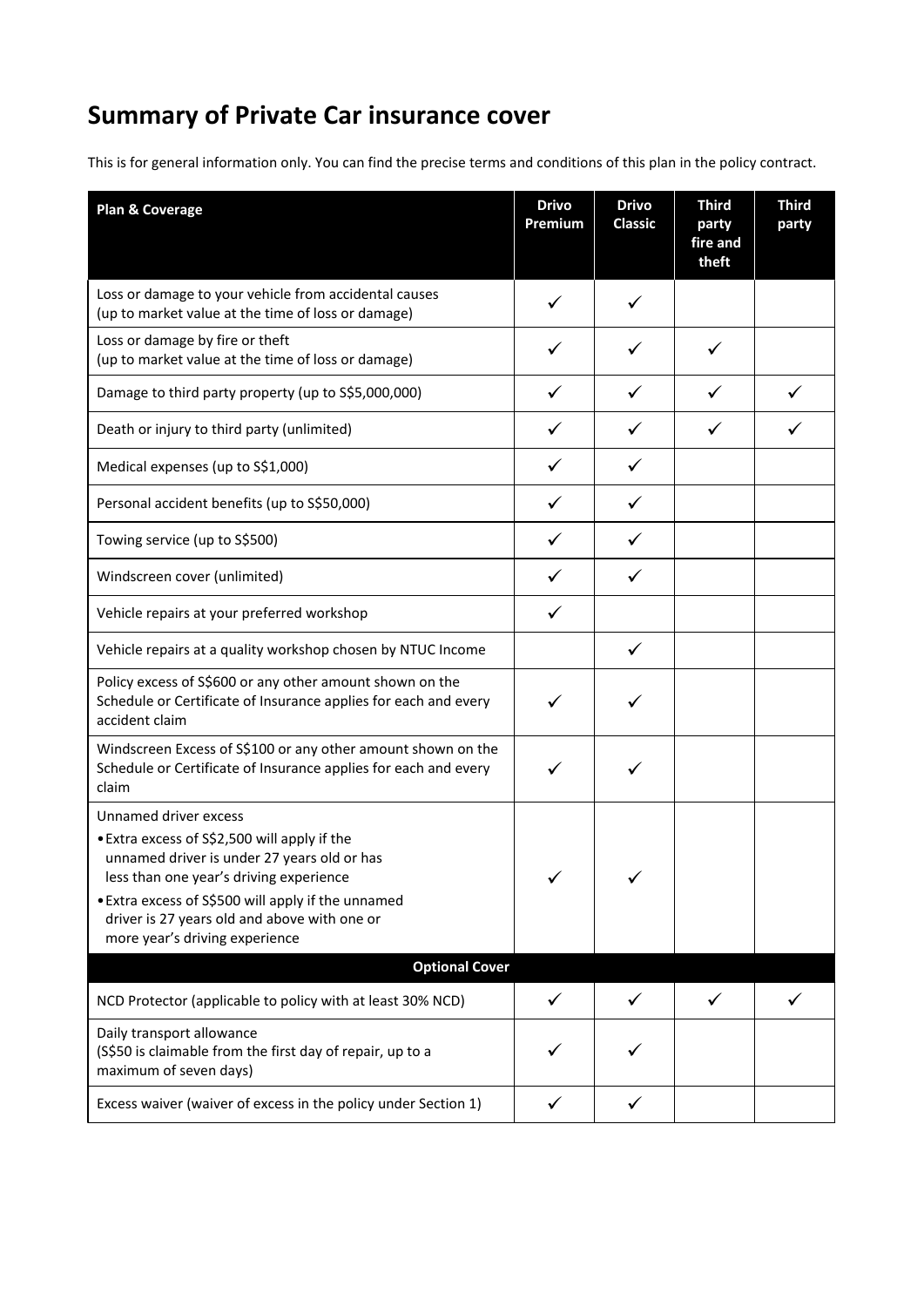# **Policy Conditions Private car**

# **A Our agreement**

This **policy**, including any **endorsements we** have issued, forms a legally enforceable agreement between **you** (the **policyholder**) and **us**. **We** agree to pay the benefits set out in this **policy** in exchange for the premiums paid.

All information provided in **your application form**, including declarations made over the phone or internet, forms the basis of this **policy**. **You** must answer all the questions in **your** application accurately and reveal all facts **you** know or ought to know before this **policy** is issued. Otherwise, **we** may make this **policy** void or refuse a claim.

## **B What your policy covers**

### **Section 1 Your vehicle**

- **1 We** will pay **you** for loss or damage to **your vehicle** and its **accessories** caused by:
	- accidental collision or overturning;
	- fire, external explosion, self-ignition, lightning, burglary, housebreaking, theft or being hit by a falling object;
	- a malicious act;
	- strike, riot or civil commotion; or
	- flood, typhoon, hurricane, volcanic eruption, earthquake or other natural disaster.
- **2 We** will not pay more than the current **market value** of **your vehicle** at the time of the loss or damage.
- **3 We** have the option to repair, reinstate, replace or offer a cash settlement for the loss of or damage to **your vehicle** or its **accessories**. **We** will not pay more than the **market value** of **your vehicle** and its **accessories**.



If **you** are insured under our drivo© Classic Plan, **your vehicle** will be repaired at a **workshop we** have chosen.

- **4 We** are only legally responsible for making a payment under this section if **you** do the following.
	- We are allowed to examine the nature and extent of the loss or damage to **your vehicle** or its **accessories** before it is repaired
	- **You** have not made any attempt to recover the money from any other person.
- **5** If **your vehicle** is under a hire-purchase or leasing agreement, **we** will pay any cash settlement to the hire-purchase company of **your vehicle** named in the schedule.
- **6** If **your vehicle** cannot be driven due to damage from an accident, **we** will pay a reasonable towing charge of up to \$500.
- **7** If **your windscreen** is broken due to an accident, **we** will pay the cost of replacement as long as:
	- the repairs are carried out at the **windscreen** repairer **we** have appointed or approved; and
	- **you** tell **us** before any repairs or replacement of **your** windscreen.

However, **we** will not pay for the cost of the solar film or similar as a result of replacing the windscreen.

**8** If the vehicle is driven by an **unnamed driver**, the following **excess** will apply.

| The unnamed driver                                                   | <b>Excess</b> |  |
|----------------------------------------------------------------------|---------------|--|
| Under 27 years old or has less than<br>one year's driving experience | S\$2,500      |  |
| 27 years old and above with one or<br>more year's driving experience | S\$ 500       |  |

- **9 We** will not pay for:
	- any loss or damage arising from a criminal breach of trust;
	- any transport expenses or any losses due to unavailability of parts or **accessories**;
	- any loss or damage to personal items in **your vehicle**;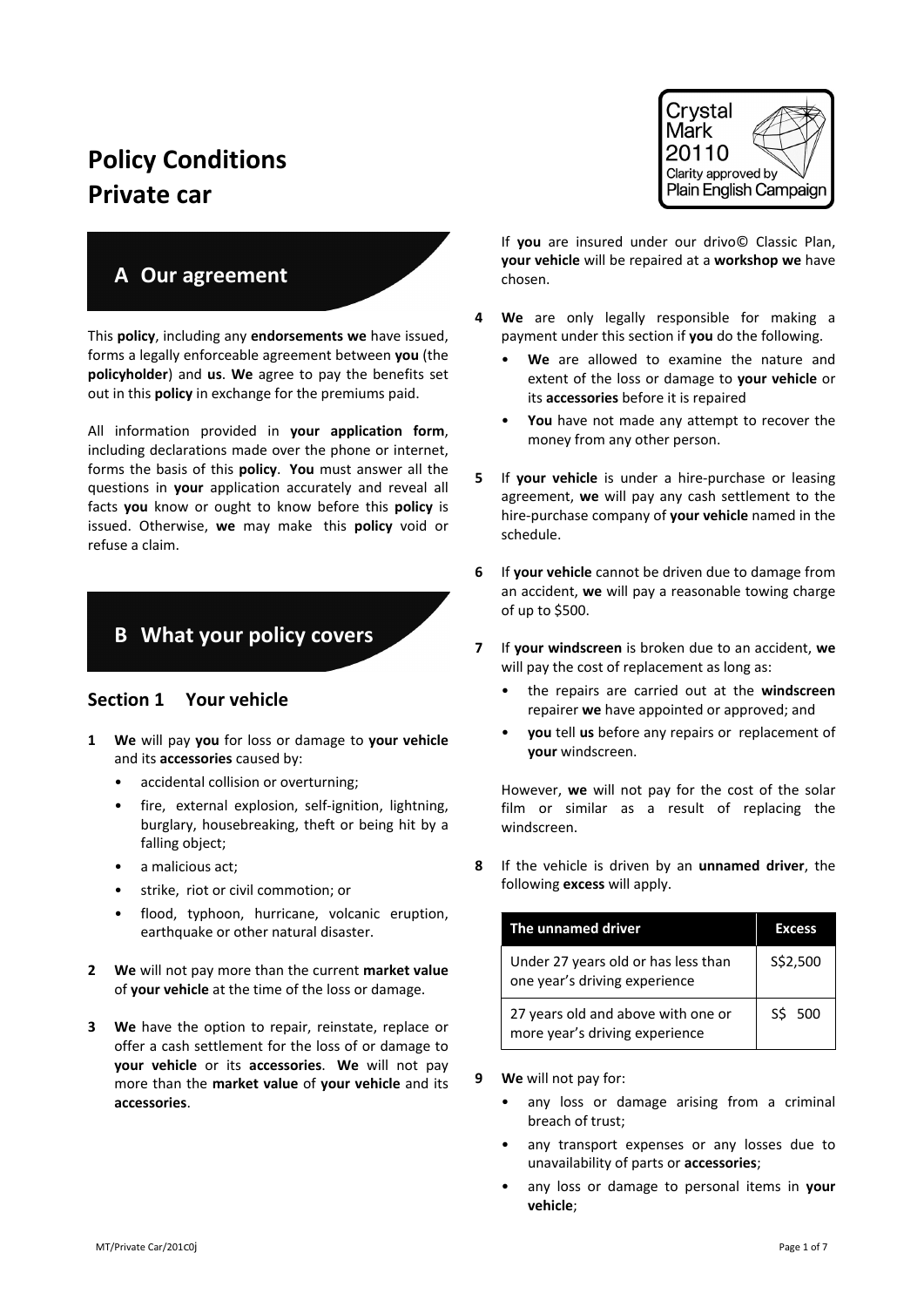- any loss or damage to **accessories** not installed by the car distributor unless **you** tell us about them and **we** agree;
- any loss or damage caused to **your vehicle** arising from its use before all necessary repairs are carried out;
- loss in value, wear and tear, mechanical or electrical breakdowns;
- failures or breakages of **your vehicle** and existing damage that was not caused by or during the accident;
- only damage to tyres or rims unless **your vehicle** suffers other damage at the same time;
- loss or damage to **your vehicle** while being transported by sea (including loading and unloading as part of the journey);
- **excess**, **additional excess** and **unnamed driver excess** and its Goods and Services Tax (GST) if this applies; and
- any indirect loss whatsoever.

The **excess**, **additional excess** or **unnamed driver excess** will not apply to any loss or damage to **your vehicle** caused by fire or theft.

### **Section 2 Your legal responsibility to others (third parties)**

- **1 We** will provide cover for **you**, **your** authorised driver and **your** passengers against legal responsibility arising from any accident involving **your vehicle** for:
	- death of or bodily injury to any person; and
	- damage to property up to S\$5,000,000 for any one claim or series of claims arising out of any one accident.
- **2 We** will pay all costs and expenses paid or agreed to if **you** have **our** written permission beforehand under this section.
- **3 We** will not pay for:
	- death or bodily injury which **you** can claim for under the Work Injury Compensation Act; or
	- loss of or damage to **your vehicle** or any property held in trust or owned by or in the care, custody or control of anyone that **we** cover under this section.

### **Section 3 Your medical expenses**

**1 We** will pay **you**, **your** authorised driver and passenger up to \$1,000 for reasonable medical expenses which **you** have paid due to an accident involving **your vehicle**.

### **Section 4 Your personal accident benefits**

- **1 We** will pay:
	- **you** or **your** personal representative the amount shown in the scale of compensation for death or bodily injury arising out of an accident while **you** are the driver of, or a passenger in, **your vehicle**; and
	- each of the passengers and authorised driver in **your vehicle** or their personal representatives half of the amount shown in the scale of compensation for death or bodily injury arising out of an accident involving **your vehicle**.

|    | <b>Scale of compensation</b>                                                                                                                                              |          |
|----|---------------------------------------------------------------------------------------------------------------------------------------------------------------------------|----------|
| a  | Death                                                                                                                                                                     | \$50,000 |
| b  | Total and permanent loss of<br>all sight in both eyes                                                                                                                     | \$50,000 |
| C  | Total<br>loss by physical<br>severance at or above the<br>wrist or ankle of both hands<br>or both feet or of one hand<br>together with one foot                           | \$50,000 |
| P. | Total loss by physical<br>severance at or above the<br>wrist or ankle of one hand<br>or one foot together with<br>the total and permanent<br>loss of all sight in one eye | \$50,000 |
| e  | Total and permanent loss of<br>all sight in one eye                                                                                                                       | \$25,000 |
| f  | Total<br>loss by physical<br>severance at or above wrist<br>or ankle of one hand or one<br>foot                                                                           | \$25,000 |

**We** will only pay one of a to f above for any one accident. If several injuries are suffered, **we** will pay for the injury that gives the highest benefit.

If **you** have more than one private car **policy** with **us**, **we** will make a payment under one **policy** only.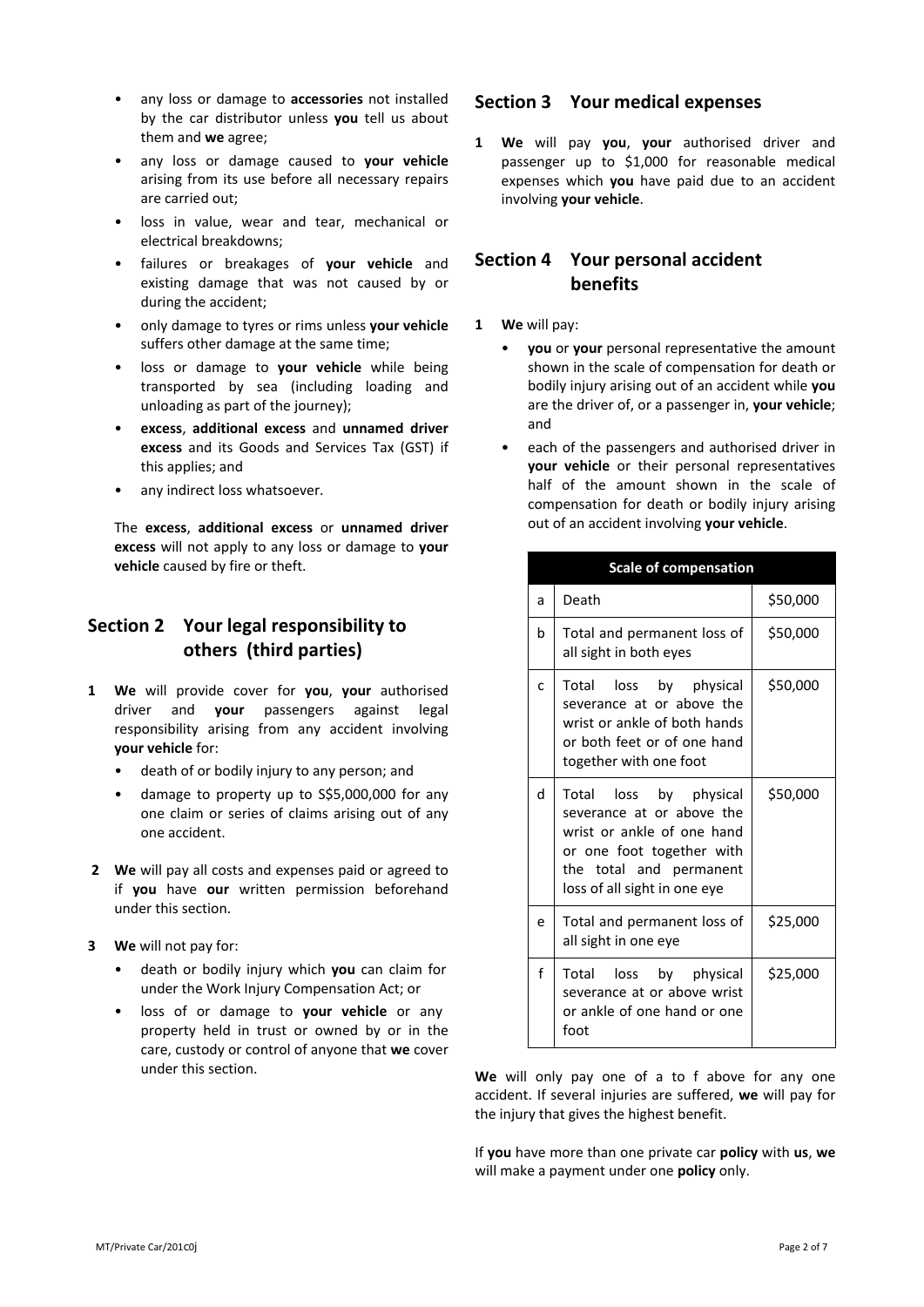# **C What is not covered**

### **General exclusions**

### **1 Driving and use**

**We** will not pay for any accident, loss, damage, injury or liability where **your vehicle** is being used or driven:

- outside the 'limitations as to use' as shown in the certificate of insurance;
- by anyone not allowed to drive in line with the licensing or other laws or regulations to drive;
- by anyone who is trying to hurt themselves or commit suicide;
- by anyone under the influence of alcohol or drugs or medication;
- when it is not registered under the Road Traffic Act (Chapter 276) or when its registration under the Road Traffic Act (Chapter 276) has been cancelled under the relevant conditions; or
- with modifications that have not been approved by the Land Transport Authority in line with the Road Traffic (Motor Vehicles, Registration and Licensing) Rules or by any relevant regulatory authority.

### **2 Seating capacity**

**We** will not pay for any accident, loss, damage, injury or legal responsibility if the number of people (including the driver) in **your vehicle** at the time of the accident is more than its legal seating capacity.

### **3 Deliberate actions or failure to act**

We will not pay for any accident, loss, damage, injury or liability if the claim is:

- in any way fraudulent;
- deliberately exaggerated;
- supported by false declarations or documents;
- due to loss or damage deliberately caused by **you** or a person acting with **your** permission; or
- due to using the vehicle if it breaks any laws, rules or regulations.

### **4 Liability under a contract**

**We** will not pay for any liability that **you** have agreed to take on under an agreement, which **you** would not otherwise have if the agreement did not exist.

### **5 War and civil war risks**

**We** will not pay for any legal responsibility for loss or damage directly or indirectly caused by or as a result of:

- war, invasion or any similar event; or
- riot, mutiny, civil commotion, uprising or rebellion.

### **6 Terrorism**

**We** will not pay for any legal responsibility for loss or damage directly or indirectly caused by or as a result of any **act of terrorism**.

This also means loss, damage, cost or expense directly or indirectly caused by, resulting from or in connection with any action taken to control, prevent, suppress or in any way relating to any **act of terrorism**.

### **7 Nuclear risks**

**We** will not pay for any losses directly or indirectly arising out of, contributed to or caused by, or resulting from or in connection with any act of **nuclear, chemical or biological terrorism**, even if there is another cause or event which contributes to the loss.

**We** will not pay for any loss, damage, injury or death caused by or arising from radioactivity or from using any nuclear fuel, material or waste or from it escaping.

#### **8 Where judgements are made**

The cover under this **policy** will not apply to judgements which are not originally delivered in the Republic of Singapore or received from a court within West Malaysia.

# **D Your responsibilities**

### **General conditions**

The following conditions apply to any claim made under this **policy**.

### **1 Maintaining your vehicle**

**You** must maintain **your vehicle** in an efficient and roadworthy condition.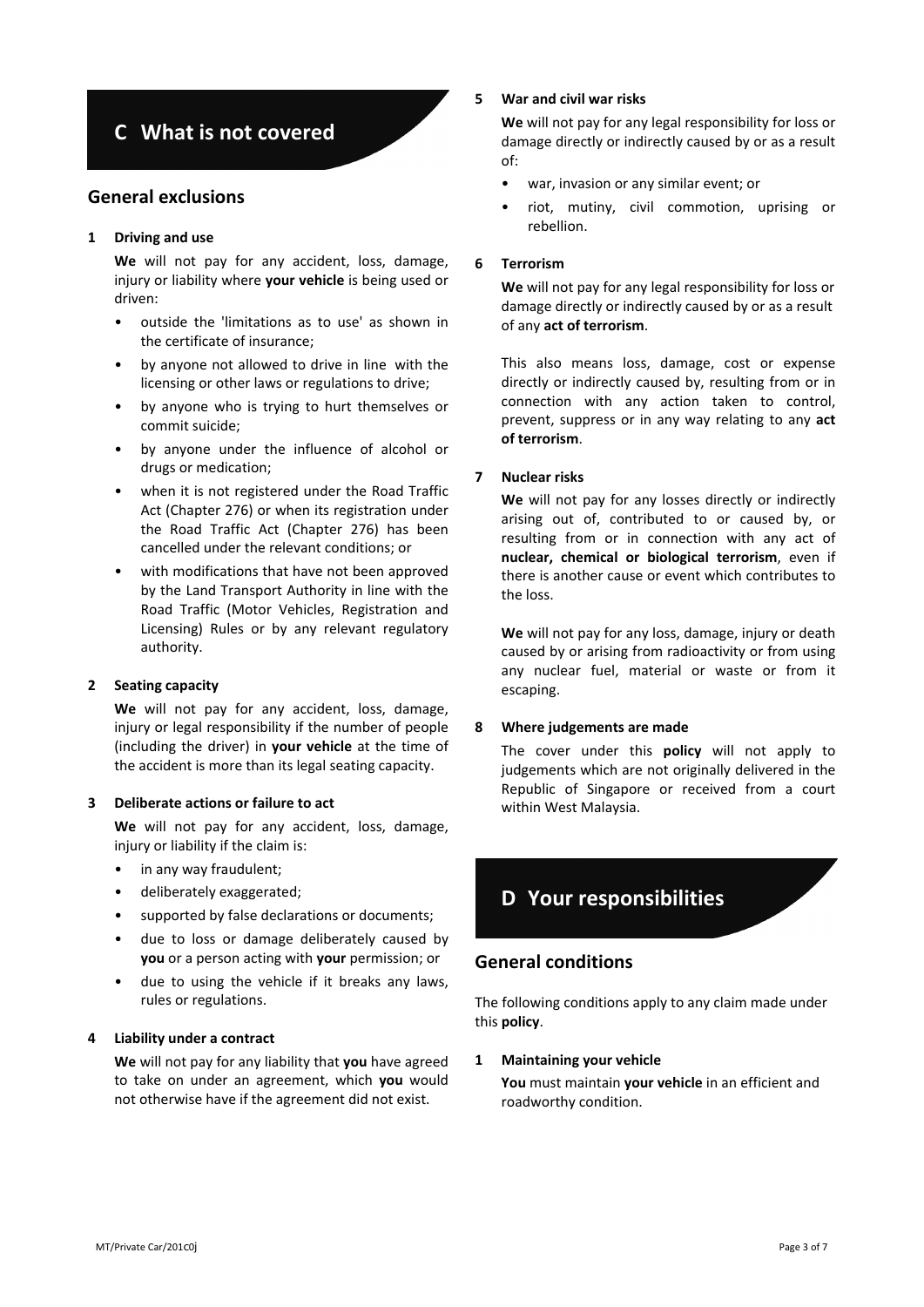### **2 Precautions**

**You** must take all reasonable precautions to reduce or remove the risk of damage, loss or injury.

If **your vehicle** is involved in any accident or breakdown, it must not be left unattended unless **you** take all necessary and proper precautions to prevent any further loss or damage to **your vehicle** or to anyone else.

### **3 Reporting an accident**

If **your vehicle** is lost, damaged or involved in an accident, whether or not it would give rise to a claim, **you** must do the following.

- **You** must report the accident, loss or damage to **us** within 24 hours or by the next working day.If **you** fail to do this, **we** will reduce **your** no-claim discount (NCD) by 10%.
- **You** must make **your vehicle** available for inspection at an accident reporting centre, whether or not **your vehicle** has suffered any visible damage and whether or not **you** plan to claim under this **policy** or claim against any other person.
- **You** must tell **us** immediately about any claim by someone else or any writ, summons, offer of composition or notice of any other proceedings **you** have received.
- **You** must not admit legal responsibility or make any offer or payment without **our** written permission.
- **You** must report to the police and co-operate with **us** in convicting the offender in the case of theft or other criminal act that may give rise to a claim under this **policy.**

### **4 Carrying out legal proceedings**

**You** must:

- **•** give **us** all information, documents and help **we** may need from **you, your** employees, servants or agents including any changes in the contact details; and
- **•** get the full co-operation and help of **your** authorised driver and passengers, including interviews and coming to court if **we** reasonably ask so **we** can handle the claim.

**We** can:

- carry out, defend, settle or otherwise deal with all proceedings relating to any claims, summons, criminal prosecution, inquest or any other inquiries; and
- pursue in **your** name for **our** benefit any claim paid by **us.**
- **5 Payment before cover warranty**
	- **We** (or **our** intermediary) must receive the total premium due on or before the effective date of insurance.
	- If the total premium is not paid and received in full by **us** or the intermediary on or before the effective date of insurance, the **policy** will not be valid and **we** will not pay any benefits.

## **E What you need to be aware of**

### **General information**

### **1 Geographical limits**

This **policy** provides cover for any accident, loss, damage, injury or legal responsibility arising within the following geographical areas.

- The Republic of Singapore
- West Malaysia
- Part of Thailand within 80 km from the border of West Malaysia.

### **2 No-claim discount (NCD)**

If there is no claim made under this **policy**, **we** will give **you** a discount on **your** premium on the following scale when **you** renew **your** policy.

| <b>Number of accident-free years</b> | <b>NCD</b> |
|--------------------------------------|------------|
| One year                             | 10%        |
| Two years                            | 20%        |
| Three years                          | 30%        |
| Four years                           | 40%        |
| Five or more years                   | 50%        |

If there is a claim made under the **policy, we** will reduce the discount as follows.

| <b>Current discount</b> | <b>Discount after</b><br>one claim |
|-------------------------|------------------------------------|
| 50%                     | 20%                                |
| 40%                     | 10%                                |
| 30% and under           | በ%                                 |

This reduction does not apply if **you** make a **windscreen claim**.

**You** cannot transfer the no-claim discount to anyone else.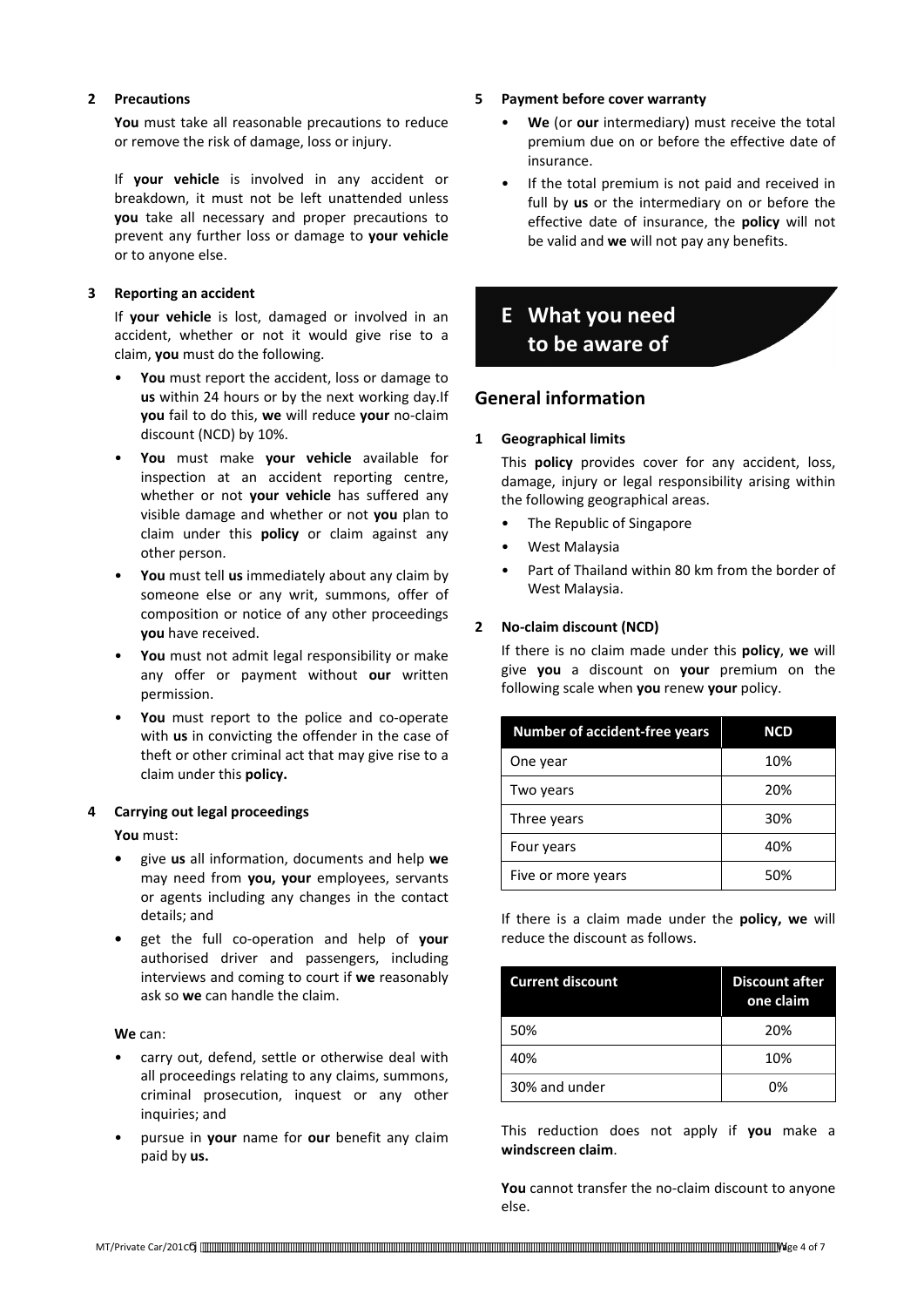However, if **you** fail to report an accident under clause 3 of the general conditions, **we** will reduce **your** NCD by an extra 10% as shown in the following table.

| <b>Existing NCD</b> | After 10%<br>reduction |
|---------------------|------------------------|
| 50%                 | 40%                    |
| 40%                 | 30%                    |
| 30%                 | 20%                    |
| 20%                 | 10%                    |
| 10%                 | 0%                     |

### **3 Pairs and sets**

If the damaged item forms part of a set or a pair, the repair or replacement will only apply to the damaged item in that pair or set. For example, if one rim was damaged, **we** will only pay for the cost of one rim.

### **4 Other insurance**

If any other insurance covers the same damage, loss or liability, **we** will pay only **our** share of any claim.

### **5 Governing laws**

This **policy** is governed by the laws of Singapore and any future changes to those laws.

### **6 Avoiding certain terms and right of recovery**

**You** or **your** authorised driver will have to refund **us** any amount **we** have to pay under the following agreements.

- Motor Vehicles (Third Party Risks and Compensation) Act (Chapter 189)
- The Agreement between the Minister of Transport of the Government of Malaysia and the Motor Insurers' Bureau of West Malaysia on 15 January 1968
- The Agreement between the Minister of Finance of the Republic of Singapore and the Motor Insurers' Bureau of Singapore on the 22 February 1975
- Any later changes to any of these laws or agreements

This applies if **we** are not legally responsible under this **policy**.

### **7 Excluding other people's rights**

A person who is not a party to this **policy** will have no right under the Contracts (Right of Third Parties) Act (Chapter 53B) to enforce any of its terms.

### **8 Dealing with disputes**

Any dispute about any matter arising under, out of, or in connection with this **policy** will be referred to Financial Industry Disputes Resolution Centre Ltd (FIDREC). This applies as long as the dispute can be brought before FIDREC.

If the dispute cannot be referred to or dealt with by FIDREC, it will be referred to and finally resolved by arbitration in Singapore in line with the Arbitration Rules of the Singapore International Arbitration Centre which apply at that point in time.

### **9 Cancellation**

**We** may cancel this **policy** by giving **you** seven days' notice at **your** last-known address. **You** may also cancel this **policy** by contacting **us** in writing or by phone**. We** will work out any refund of premium as follows.

| Premium<br>refund | 0.85 X the premium X the unexpired<br>period of insurance (days) |
|-------------------|------------------------------------------------------------------|
|                   | the original period of insurance<br>(days)                       |

**If you take up another insurance policy with us within 90 days from the effective date this policy is cancelled, the following apply.**

| Premium<br>refund | premium X the unexpired <b>period of</b><br>insurance (days) |  |
|-------------------|--------------------------------------------------------------|--|
|                   | the original period of insurance<br>(days)                   |  |

However, **you** will not receive any refund of premium if:

- any claim has been made or has arisen under this **policy**;
- **we** have paid one or more claims under or in connection with this **policy**; or
- **your** premium refund is less than \$5.

If **your policy** is cancelled before the effective date of insurance, **we** will charge a minimum premium of \$26.75 (after GST).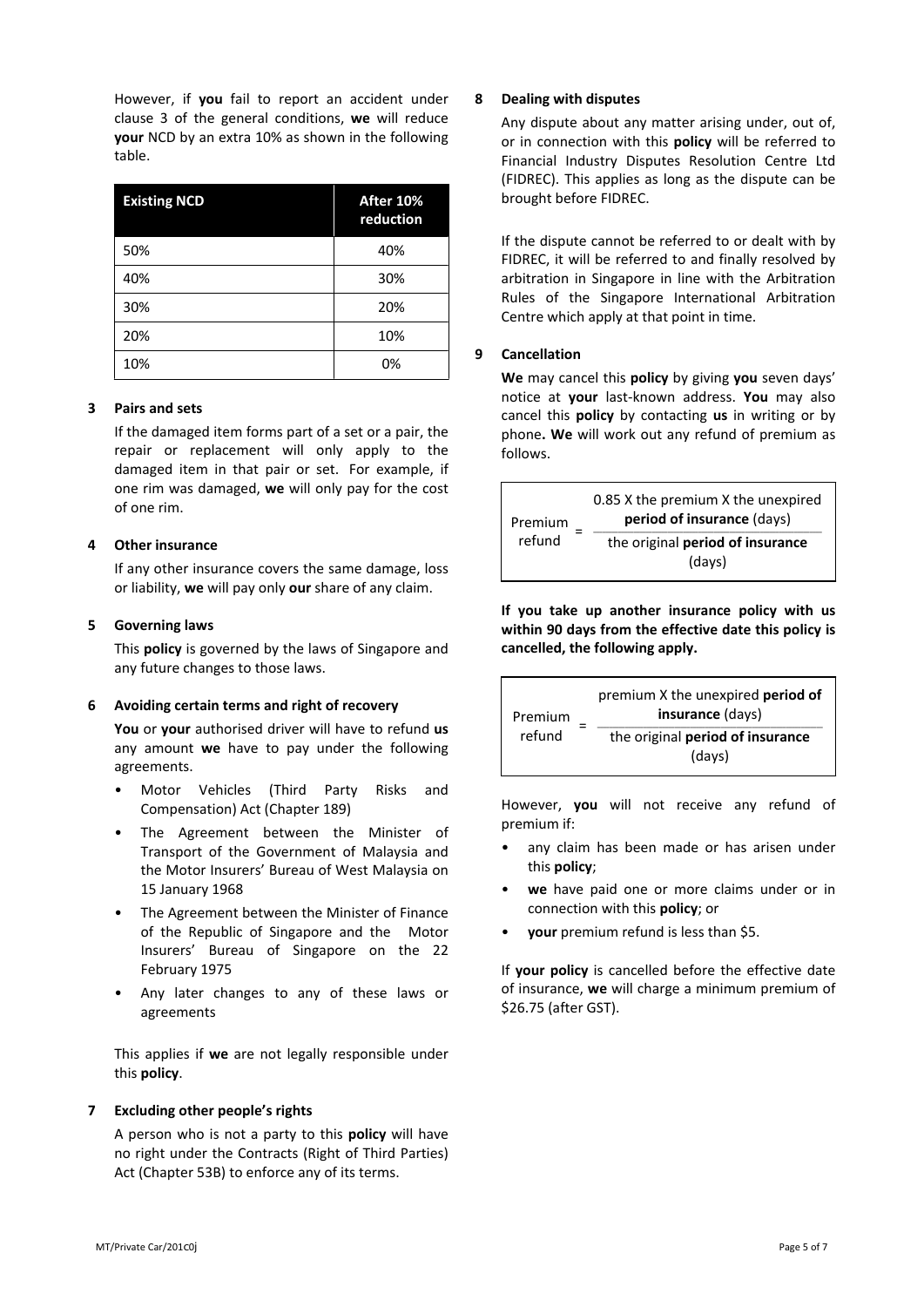# **F Definitions**

Any word or expression which has a specific meaning will have the same meaning wherever it appears in the policy documents.

**Accessories** refers to all audio, video and other standard equipment fitted into your vehicle by the manufacturer or distributor at the time your vehicle was originally bought. These standard fittings are covered under this policy. We will not cover any future additions unless you tell us about them and we agree. There may be an extra premium to be paid for these accessories.

**Act of terrorism** refers to an act (which may or may not involve using force or violence) by any person or group, committed for political, religious, ideological or similar purposes, with the aim of influencing any government or to put the public, or any section of the public, in fear.

**Additional excess** refers to the amount that you have to pay as well as the excess amount shown in the schedule or certificate of insurance when you make a claim on your policy.

**Application form** refers to the filled-in application form signed by you for a private car insurance policy.

**Biological agent** refers to any pathogenic (disease producing) micro-organism or biologically produced poison including genetically modified and chemically synthesized toxins which cause illness or death in humans, animals or plants.

**Chemical agent** refers to any compound which, when suitably passed into the atmosphere, produces damaging or lethal effects on people, animals, plants or property.

**Endorsement** refers to a clause under which we may change the cover we provide. The endorsement which applies to your policy is shown in the schedule or the certificate of insurance.

**Excess** refers to the amount shown in the schedule or certificate of insurance which you must pay for every accident.

**Market value** refers to the cost of replacing your vehicle with one of the same make and model, of similar condition and age as currently available immediately before the date of the loss or accident.

**Named driver** refers to the drivers named in the schedule or certificate of insurance who will have the same excess as you. Authorised drivers not named in the schedule will have to pay an unnamed driver excess as shown in the policy.

**Nuclear, chemical** or **biological terrorism** refers to using any nuclear weapon or device or releasing any solid, liquid or gas chemical agent or biological agent in an act of terrorism.

**Period of insurance** refers to the period of insurance which your vehicle is insured under this policy as shown in the schedule or certificate of insurance.

**Preferred workshop** refers to a workshop you choose where you can repair your vehicle if it is damaged in an accident for which you will make a claim.

**Policy** refers to this policy, your application form, your declarations, the schedule, the certificate of insurance and any endorsements we have issued under this policy.

**Policyholder, you** or **your** refers to the person named in the certificate of insurance and under whose name this policy has been issued.

**Primary driver** refers to the owner of the vehicle as shown in the schedule. If the owner is not licensed to drive, the person designated as the main driver will be the primary driver.

**Unnamed driver** refers to any person who is not named in the schedule or certificate of insurance but who is authorised by you to drive your vehicle.

**Unnamed driver excess** refers to the excess that you have to pay as well as the excess and Additional excess, if they apply, as shown in the schedule or certificate of insurance when you make a claim on your policy.

**We, our, us** or **NTUC Income** refers to NTUC Income Insurance Co-operative Limited.

**Windscreen** refers to front, side, rear back and quarter glass but not the sunroof or any glass roof of the vehicle.

**Windscreen claim** refers to a claim under clause 7 of section 1 of the policy.

**Workshop** refers to a panel of quality workshops we have appointed.

**Your vehicle** refers to the vehicle which is described in the schedule or certificate of insurance.



The following endorsements apply when the endorsement number is shown in the schedule under the heading 'Endorsement Operative'.

#### **M1 Third party cover**

We are only legally responsible under section 2 of the policy. Sections 1, 3 and 4 of the policy do not apply.